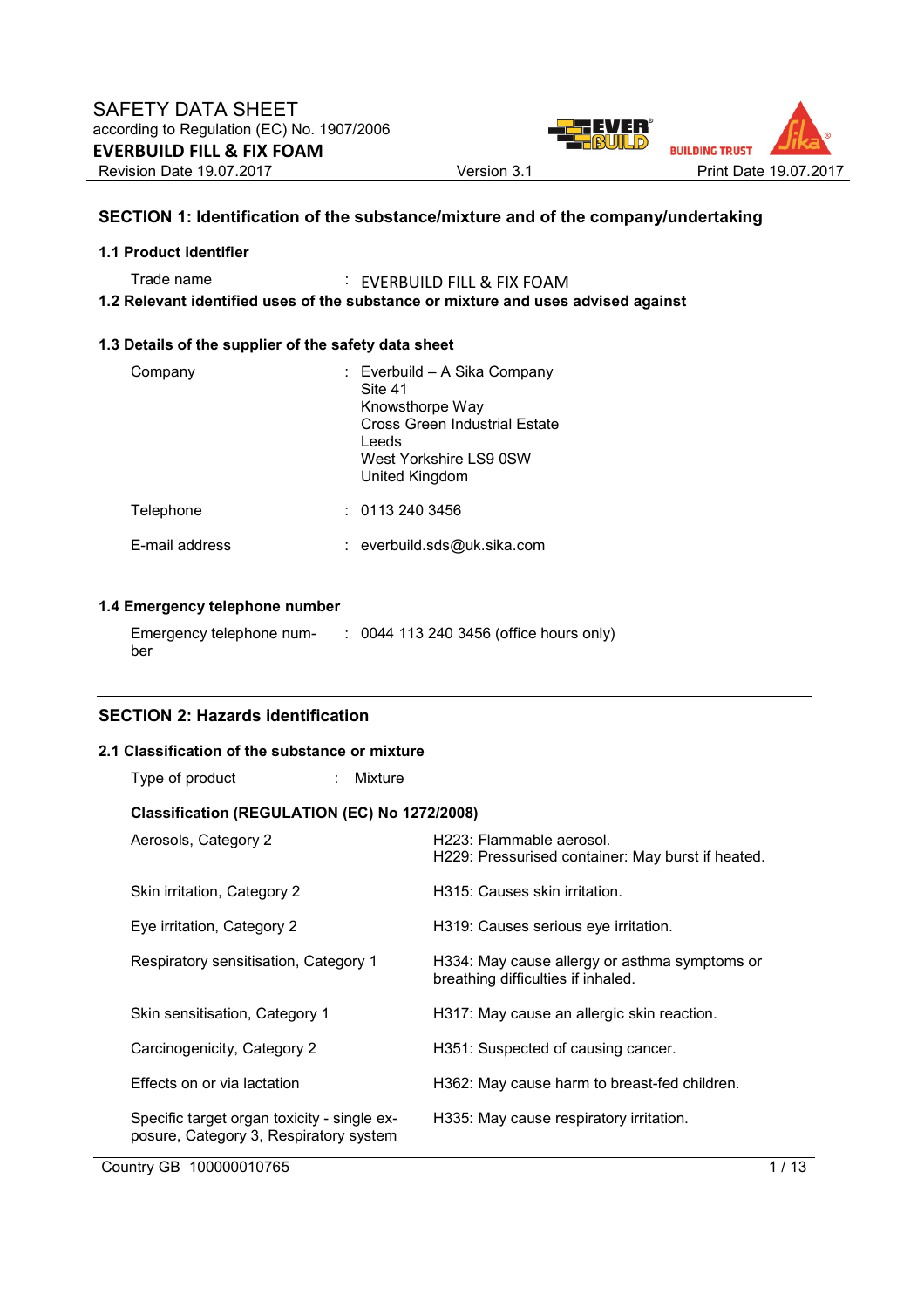

| Specific target organ toxicity - repeated<br>exposure, Category 2 | H373: May cause damage to organs through pro-<br>longed or repeated exposure if inhaled. |
|-------------------------------------------------------------------|------------------------------------------------------------------------------------------|
| Chronic aquatic toxicity, Category 3                              | H412: Harmful to aquatic life with long lasting ef-<br>fects.                            |
| Chronic aquatic toxicity, Category 4                              | H413: May cause long lasting harmful effects to<br>aquatic life.                         |

## **2.2 Label elements**

## **Labelling (REGULATION (EC) No 1272/2008)**

| Hazard pictograms        |                                                                                                                                     |                                                                                                                                                                                                                                                                                                                                                                                                                                                                                                                                                                               |
|--------------------------|-------------------------------------------------------------------------------------------------------------------------------------|-------------------------------------------------------------------------------------------------------------------------------------------------------------------------------------------------------------------------------------------------------------------------------------------------------------------------------------------------------------------------------------------------------------------------------------------------------------------------------------------------------------------------------------------------------------------------------|
| Signal word              | Danger                                                                                                                              |                                                                                                                                                                                                                                                                                                                                                                                                                                                                                                                                                                               |
| <b>Hazard statements</b> | H223<br>H <sub>229</sub><br>H315<br>H317<br>H319<br>H334<br>H335<br>H351<br>H362<br>H373<br>H413                                    | Flammable aerosol.<br>Pressurised container: May burst if heated.<br>Causes skin irritation.<br>May cause an allergic skin reaction.<br>Causes serious eye irritation.<br>May cause allergy or asthma symptoms or<br>breathing difficulties if inhaled.<br>May cause respiratory irritation.<br>Suspected of causing cancer.<br>May cause harm to breast-fed children.<br>May cause damage to organs through pro-<br>longed or repeated exposure.<br>May cause long lasting harmful effects to<br>aquatic life.                                                               |
| Precautionary statements | <b>Prevention:</b><br>P201<br>P210<br>P211<br>P <sub>251</sub><br>P260<br>P263<br>P280<br>P284<br>Response:<br>$P304 + P340 + P312$ | Obtain special instructions before use.<br>Keep away from heat, hot surfaces, sparks,<br>open flames and other ignition sources. No<br>smoking.<br>Do not spray on an open flame or other<br>ignition source.<br>Do not pierce or burn, even after use.<br>Do not breathe dust/ fume/ gas/ mist/ va-<br>pours/ spray.<br>Avoid contact during pregnancy/ while nurs-<br>ing.<br>Wear protective gloves/ protective clothing/<br>eye protection/ face protection.<br>In case of inadequate ventilation wear res-<br>piratory protection.<br>IF INHALED: Remove person to fresh |
|                          |                                                                                                                                     | air and keep comfortable for breathing. Call                                                                                                                                                                                                                                                                                                                                                                                                                                                                                                                                  |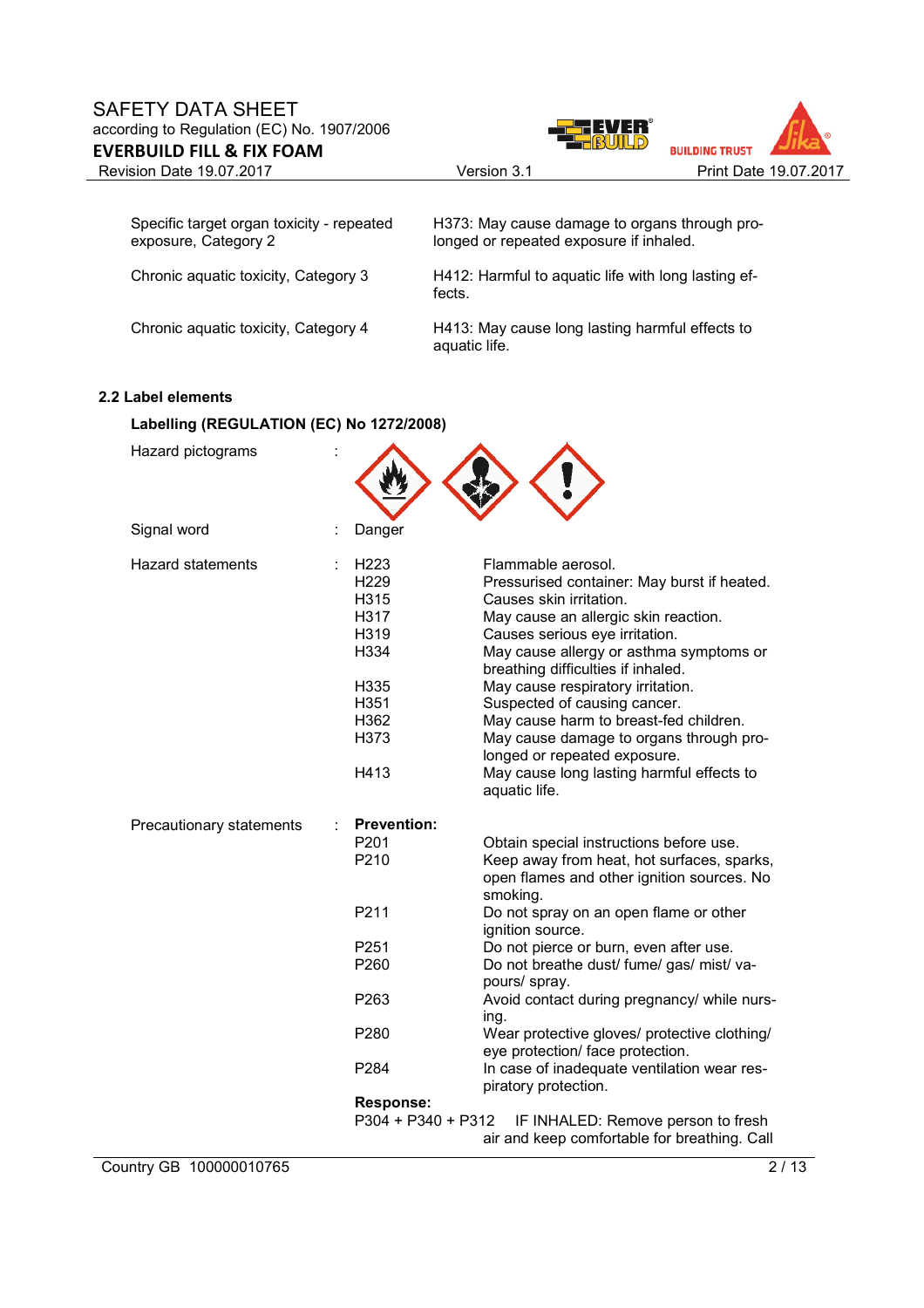



| <b>Revision Date 19.07.2017</b>                         |                         | Version 3.1                                                                      | Print Date 19.07.2017 |
|---------------------------------------------------------|-------------------------|----------------------------------------------------------------------------------|-----------------------|
|                                                         |                         | a POISON CENTER/doctor if you feel un-<br>well.                                  |                       |
|                                                         | $P308 + P313$           | IF exposed or concerned: Get medical ad-<br>vice/ attention.                     |                       |
|                                                         | Storage:                |                                                                                  |                       |
|                                                         | $P410 + P412$           | Protect from sunlight. Do not expose to<br>temperatures exceeding 50 °C/ 122 °F. |                       |
| Hazardous components which must be listed on the label: |                         |                                                                                  |                       |
| 500-079-6                                               |                         | Formaldehyde, oligomeric reaction products with aniline and phosgene             |                       |
| 287-477-0                                               | alkanes, C14-17, chloro |                                                                                  |                       |
|                                                         |                         |                                                                                  |                       |
| Signal word                                             | Danger                  |                                                                                  |                       |
| Hazard statements                                       | H223                    | Flammable aerosol.                                                               |                       |
|                                                         | H <sub>229</sub>        | Pressurised container: May burst if heated.                                      |                       |
|                                                         | H315                    | Causes skin irritation.                                                          |                       |
|                                                         | H317                    | May cause an allergic skin reaction.                                             |                       |
|                                                         | H319                    | Causes serious eye irritation.                                                   |                       |
|                                                         |                         |                                                                                  |                       |
|                                                         | H334                    | May cause allergy or asthma symptoms or                                          |                       |
|                                                         |                         | breathing difficulties if inhaled.                                               |                       |
|                                                         | H335                    | May cause respiratory irritation.                                                |                       |
|                                                         | H351                    | Suspected of causing cancer.                                                     |                       |
|                                                         | H362                    | May cause harm to breast-fed children.                                           |                       |
|                                                         | H373                    | May cause damage to organs through pro-                                          |                       |
|                                                         |                         | longed or repeated exposure if inhaled.                                          |                       |
|                                                         | H412                    | Harmful to aquatic life with long lasting ef-                                    |                       |
|                                                         |                         | fects.                                                                           |                       |
| Precautionary statements                                | P101                    | If medical advice is needed, have product                                        |                       |
|                                                         |                         | container or label at hand.                                                      |                       |
|                                                         | P <sub>102</sub>        | Keep out of reach of children.                                                   |                       |
|                                                         | P201                    | Obtain special instructions before use.                                          |                       |
|                                                         | P210                    | Keep away from heat, hot surfaces, sparks,                                       |                       |
|                                                         |                         | open flames and other ignition sources. No                                       |                       |
|                                                         |                         | smoking.                                                                         |                       |
|                                                         | P211                    | Do not spray on an open flame or other                                           |                       |
|                                                         |                         | ignition source.                                                                 |                       |
|                                                         | P251                    | Do not pierce or burn, even after use.                                           |                       |
|                                                         | P260                    | Do not breathe dust/ fume/ gas/ mist/ va-                                        |                       |
|                                                         |                         | pours/ spray.                                                                    |                       |
|                                                         | P263                    | Avoid contact during pregnancy/ while nurs-                                      |                       |
|                                                         |                         | ing.                                                                             |                       |
|                                                         | P271                    | Use only outdoors or in a well-ventilated                                        |                       |
|                                                         |                         | area.                                                                            |                       |
|                                                         | P280                    | Wear protective gloves/ protective clothing/                                     |                       |
|                                                         |                         | eye protection/ face protection.                                                 |                       |
|                                                         | P284                    |                                                                                  |                       |
|                                                         |                         | In case of inadequate ventilation wear res-                                      |                       |
|                                                         |                         | piratory protection.                                                             |                       |
|                                                         | $P304 + P340 + P312$    | IF INHALED: Remove person to fresh                                               |                       |

**Country GB 100000010765** 3 / 13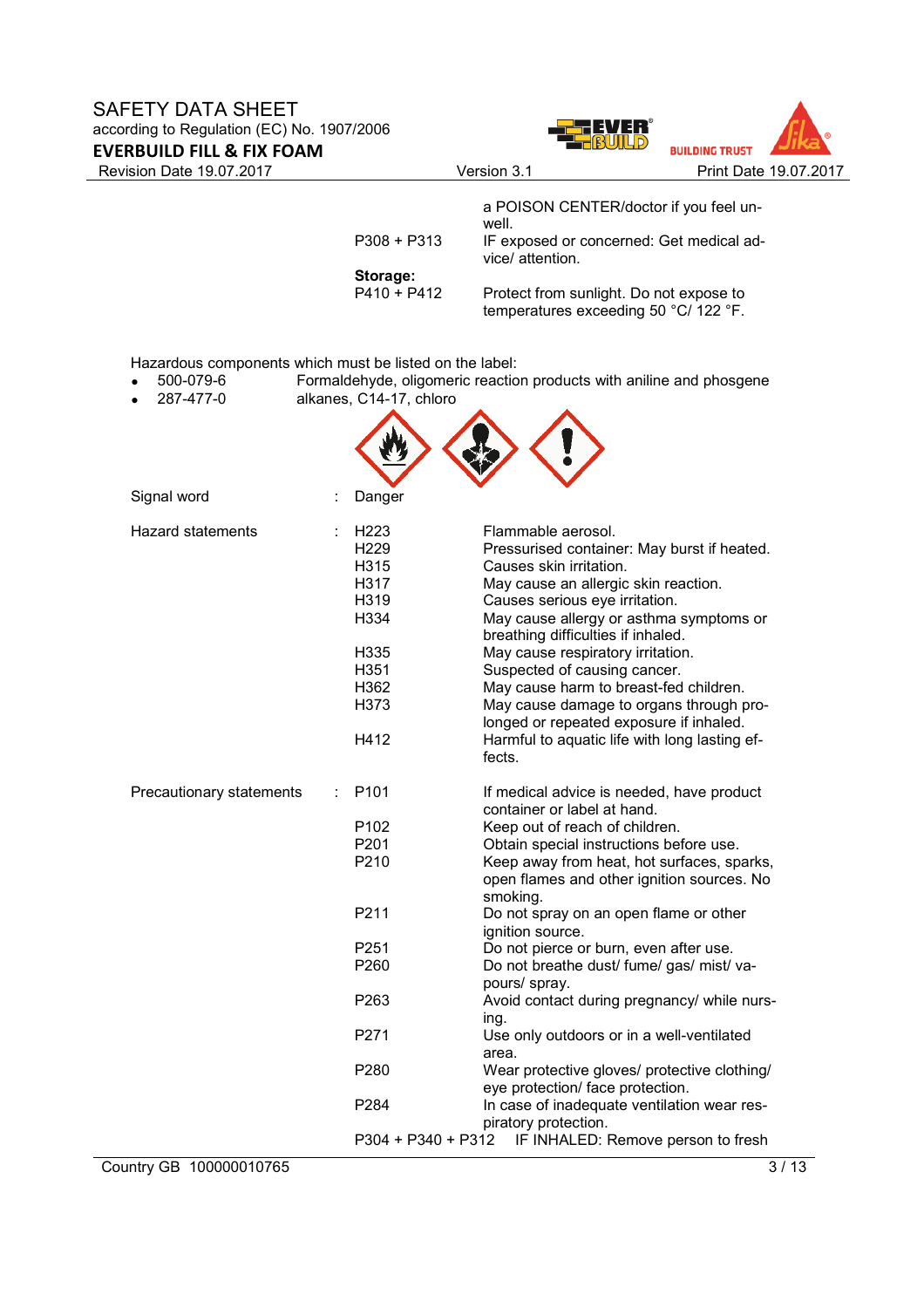



|             | air and keep comfortable for breathing. Call                            |
|-------------|-------------------------------------------------------------------------|
|             | a POISON CENTER/doctor if you feel un-<br>well.                         |
| P308 + P313 | IF exposed or concerned: Get medical ad-<br>vice/ attention.            |
| P405        | Store locked up.                                                        |
| P410 + P412 | Protect from sunlight. Do not expose to                                 |
|             | temperatures exceeding 50 °C/ 122 °F.                                   |
| Disposal:   |                                                                         |
| P501        | Dispose of contents/container in accord-<br>ance with local regulation. |

Hazardous components which must be listed on the label:<br>• 9016-87-9 Diphenvlmethanediisocyanate. is

- Diphenylmethanediisocyanate, isomeres and homologues
- 287-477-0 alkanes, C14-17, chloro

#### **Additional Labelling:**

EUH204 Contains isocyanates. May produce an allergic reaction.

Persons already sensitised to diisocyanates may develop allergic reactions when using this product.

Persons suffering from asthma, eczema or skin problems should avoid contact, including dermal contact, with this product.

This product should not be used under conditions of poor ventilation unless a protective mask with an appropriate gas filter (i.e. type A1 according to standard EN 14387) is used.

#### **2.3 Other hazards**

This substance/mixture contains no components considered to be either persistent, bioaccumulative and toxic (PBT), or very persistent and very bioaccumulative (vPvB) at levels of 0.1% or higher.

## **SECTION 3: Composition/information on ingredients**

#### **3.2 Mixtures**

#### **SECTION 4: First aid measures**

#### **4.1 Description of first aid measures**

| General advice          | : Move out of dangerous area.<br>Consult a physician.<br>Show this safety data sheet to the doctor in attendance.                            |  |
|-------------------------|----------------------------------------------------------------------------------------------------------------------------------------------|--|
| If inhaled              | $\therefore$ Move to fresh air.                                                                                                              |  |
| In case of skin contact | : Take off contaminated clothing and shoes immediately.<br>Wash off with soap and plenty of water.<br>If symptoms persist, call a physician. |  |
| In case of eye contact  | Immediately flush eye(s) with plenty of water.<br>÷                                                                                          |  |
| Country GB 100000010765 |                                                                                                                                              |  |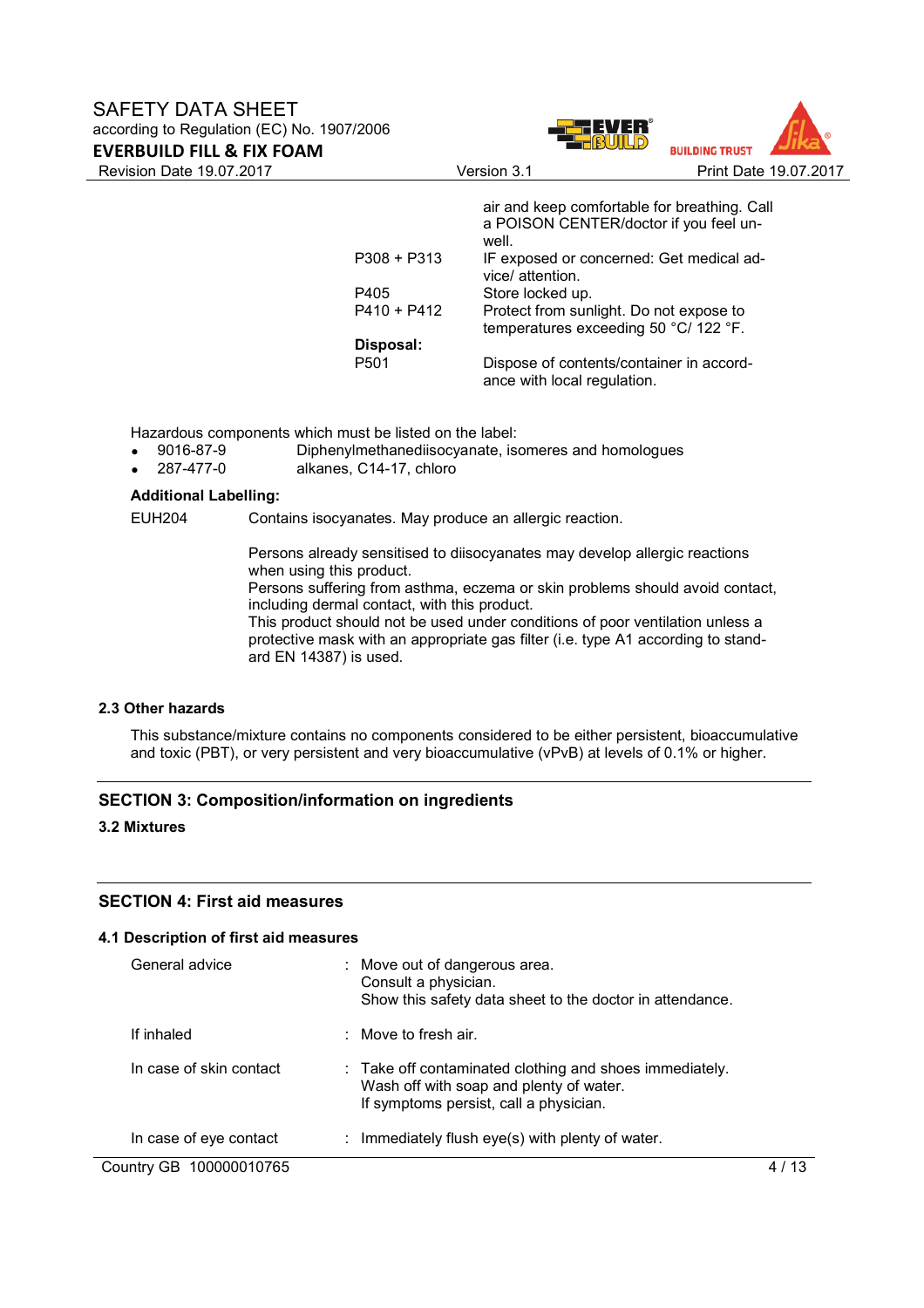



|                                                                 | Remove contact lenses.                                                                                                                                                                                                                                                                                                                                                       |
|-----------------------------------------------------------------|------------------------------------------------------------------------------------------------------------------------------------------------------------------------------------------------------------------------------------------------------------------------------------------------------------------------------------------------------------------------------|
|                                                                 | Keep eye wide open while rinsing.<br>If eye irritation persists, consult a specialist.                                                                                                                                                                                                                                                                                       |
| If swallowed                                                    | : Do not induce vomiting without medical advice.<br>Rinse mouth with water.<br>Do not give milk or alcoholic beverages.<br>Never give anything by mouth to an unconscious person.                                                                                                                                                                                            |
| 4.2 Most important symptoms and effects, both acute and delayed |                                                                                                                                                                                                                                                                                                                                                                              |
| Symptoms                                                        | : Asthmatic appearance<br>Cough<br>Respiratory disorder<br>Allergic reactions<br>Excessive lachrymation<br>Erythema<br><b>Dermatitis</b><br>See Section 11 for more detailed information on health effects<br>and symptoms.                                                                                                                                                  |
| <b>Risks</b>                                                    | : irritant effects<br>sensitising effects                                                                                                                                                                                                                                                                                                                                    |
|                                                                 | Causes skin irritation.<br>May cause an allergic skin reaction.<br>Causes serious eye irritation.<br>May cause allergy or asthma symptoms or breathing difficul-<br>ties if inhaled.<br>May cause respiratory irritation.<br>Suspected of causing cancer.<br>May cause harm to breast-fed children.<br>May cause damage to organs through prolonged or repeated<br>exposure. |
|                                                                 | 4.3 Indication of any immediate medical attention and special treatment needed                                                                                                                                                                                                                                                                                               |
| Treatment                                                       | : Treat symptomatically.                                                                                                                                                                                                                                                                                                                                                     |
|                                                                 |                                                                                                                                                                                                                                                                                                                                                                              |

## **SECTION 5: Firefighting measures**

# **5.1 Extinguishing media**  Suitable extinguishing media : Use extinguishing measures that are appropriate to local circumstances and the surrounding environment. Unsuitable extinguishing media : Water

## **5.2 Special hazards arising from the substance or mixture**

| Hazardous combustion prod- | : No hazardous combustion products are known |
|----------------------------|----------------------------------------------|
| ucts                       |                                              |

## **5.3 Advice for firefighters**

| Country GB 100000010765 | w |
|-------------------------|---|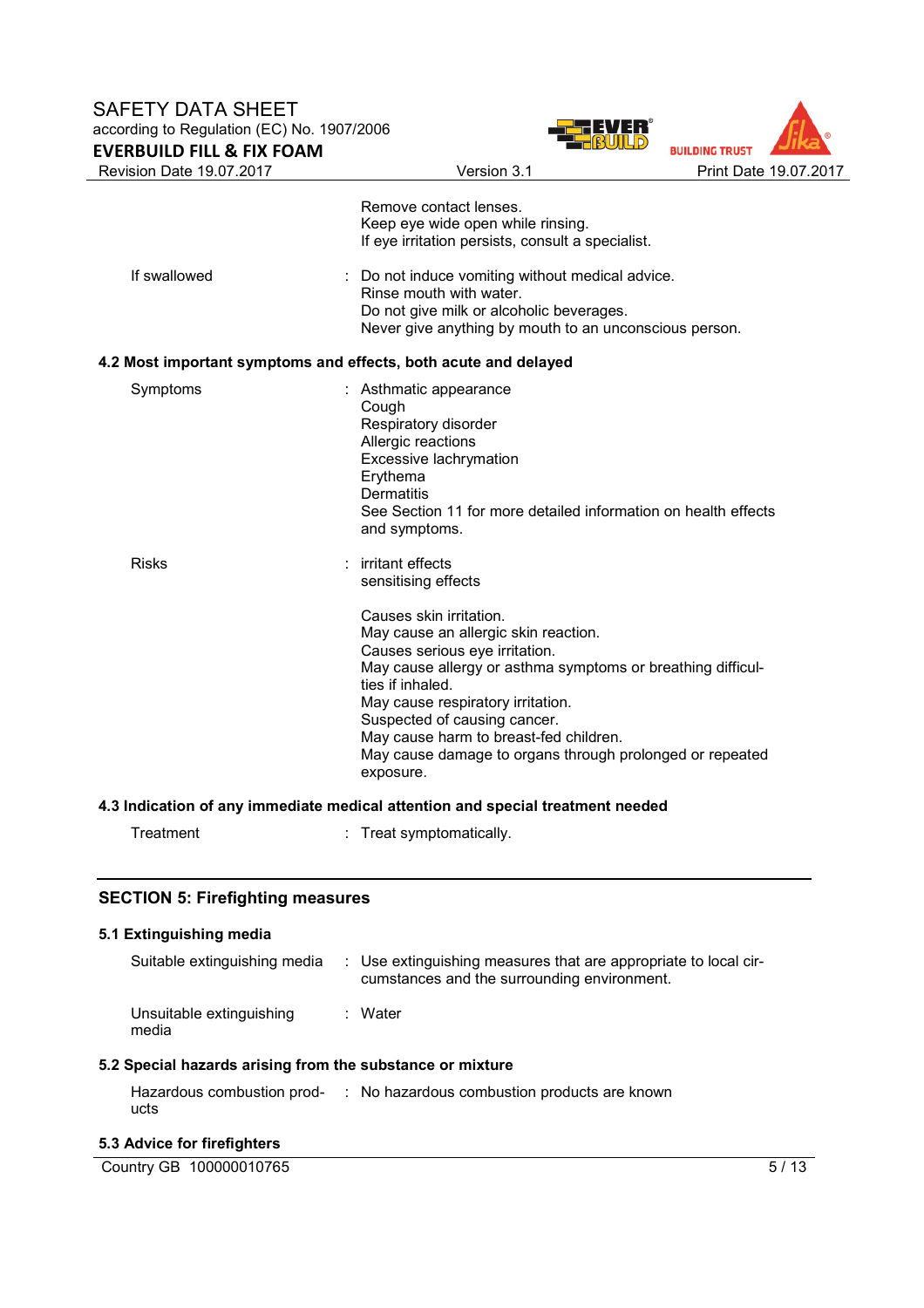## SAFETY DATA SHEET according to Regulation (EC) No. 1907/2006 **BUILDING TRUST EVERBUILD FILL & FIX FOAM**  Revision Date 19.07.2017 Version 3.1 Print Date 19.07.2017 Special protective equipment : In the event of fire, wear self-contained breathing apparatus. for firefighters

Further information : Use water spray to cool unopened containers.

## **SECTION 6: Accidental release measures**

#### **6.1 Personal precautions, protective equipment and emergency procedures**

Personal precautions : Use personal protective equipment. Deny access to unprotected persons.

## **6.2 Environmental precautions**

| Environmental precautions | : Do not flush into surface water or sanitary sewer system.<br>If the product contaminates rivers and lakes or drains inform<br>respective authorities. |
|---------------------------|---------------------------------------------------------------------------------------------------------------------------------------------------------|
|                           |                                                                                                                                                         |

#### **6.3 Methods and materials for containment and cleaning up**

## **6.4 Reference to other sections**

For personal protection see section 8.

## **SECTION 7: Handling and storage**

## **7.1 Precautions for safe handling**

| Advice on safe handling                            | : Avoid exceeding the given occupational exposure limits (see<br>section 8). Do not get in eyes, on skin, or on clothing. For<br>personal protection see section 8. Persons with a history of<br>skin sensitisation problems or asthma, allergies, chronic or<br>recurrent respiratory disease should not be employed in any<br>process in which this mixture is being used. Smoking, eating<br>and drinking should be prohibited in the application area. Take<br>precautionary measures against static discharge. Open drum<br>carefully as content may be under pressure. Follow standard<br>hygiene measures when handling chemical products |
|----------------------------------------------------|--------------------------------------------------------------------------------------------------------------------------------------------------------------------------------------------------------------------------------------------------------------------------------------------------------------------------------------------------------------------------------------------------------------------------------------------------------------------------------------------------------------------------------------------------------------------------------------------------------------------------------------------------|
| Advice on protection against<br>fire and explosion | : Keep away from heat/sparks/open flames/hot surfaces. No<br>smoking. Take precautionary measures against electrostatic<br>discharges.                                                                                                                                                                                                                                                                                                                                                                                                                                                                                                           |
| Hygiene measures                                   | : Handle in accordance with good industrial hygiene and safety<br>practice. When using do not eat or drink. When using do not<br>smoke. Wash hands before breaks and at the end of workday.                                                                                                                                                                                                                                                                                                                                                                                                                                                      |

#### **7.2 Conditions for safe storage, including any incompatibilities**

| Requirements for storage | Store in original container. Keep container tightly closed in a |      |
|--------------------------|-----------------------------------------------------------------|------|
| Country GB 100000010765  |                                                                 | 6/13 |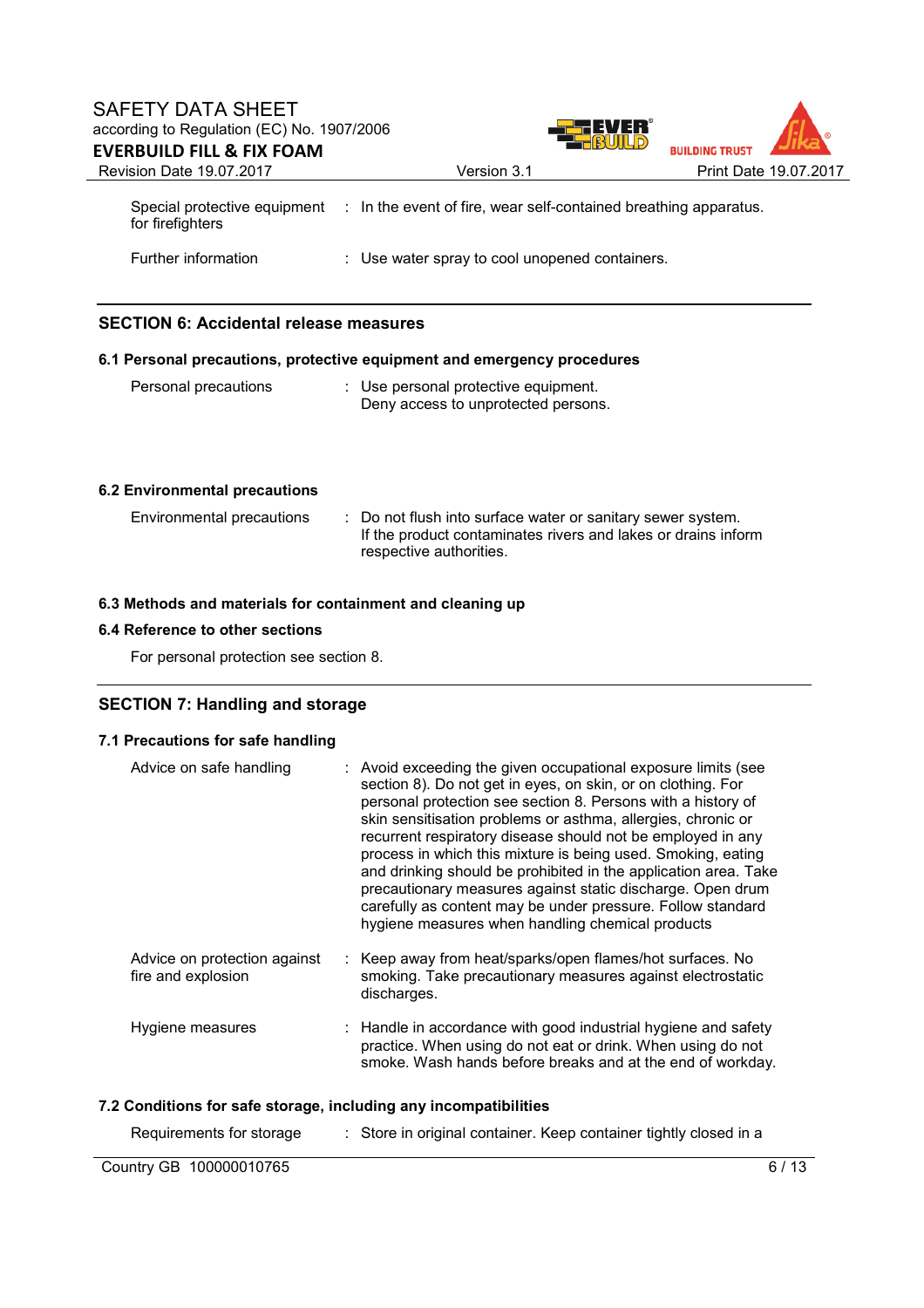

| Revision Date 19.07.2017 | Version 3.1                                                                                              | Print Date 19.07.2017 |
|--------------------------|----------------------------------------------------------------------------------------------------------|-----------------------|
| areas and containers     | dry and well-ventilated place. Observe label precautions.<br>Store in accordance with local regulations. |                       |
| Other data               | : No decomposition if stored and applied as directed.                                                    |                       |
| 7.3 Specific end use(s)  |                                                                                                          |                       |
| Specific use(s)          | $:$ No data available                                                                                    |                       |

## **SECTION 8: Exposure controls/personal protection**

#### **8.1 Control parameters**

## **Components with workplace control parameters**

| Components                                              | CAS-No.   | Value       | Control parame-<br>ters <sup>*</sup> | Basis * |
|---------------------------------------------------------|-----------|-------------|--------------------------------------|---------|
| Diphenylmethanediisocyanate, isomeres<br>and homologues | 9016-87-9 | <b>TWA</b>  | $0,02 \text{ mg/m}$ 3                | GB EH40 |
|                                                         |           | <b>STEL</b> | $0.07 \text{ mg/m}$ 3                | GB EH40 |
| dimethyl ether                                          | 115-10-6  | <b>TWA</b>  | $400$ ppm<br>766 mg/m3               | GB EH40 |
|                                                         |           | <b>STEL</b> | 500 ppm<br>958 mg/m3                 | GB EH40 |

## **Biological occupational exposure limits**

| Substance name                                               | CAS-No.   | Control parameters                            | Sampling time | <b>Basis</b>          |
|--------------------------------------------------------------|-----------|-----------------------------------------------|---------------|-----------------------|
| Diphenylmethanediisocy-<br>anate, isomeres and<br>homologues | 9016-87-9 | urinary diamine:<br>1µmol/mol creati-<br>nine | Post task     | GB EH40<br><b>BAT</b> |
|                                                              |           | (Urine)                                       |               |                       |

## **8.2 Exposure controls**

#### **Personal protective equipment**

| Eye protection           | $\therefore$ Safety glasses with side-shields conforming to EN166<br>Eye wash bottle with pure water                                                                                                             |
|--------------------------|------------------------------------------------------------------------------------------------------------------------------------------------------------------------------------------------------------------|
| Hand protection          | : Chemical-resistant, impervious gloves complying with an ap-<br>proved standard must be worn at all times when handling<br>chemical products. Reference number EN 374. Follow manu-<br>facturer specifications. |
| Skin and body protection | : Protective suit                                                                                                                                                                                                |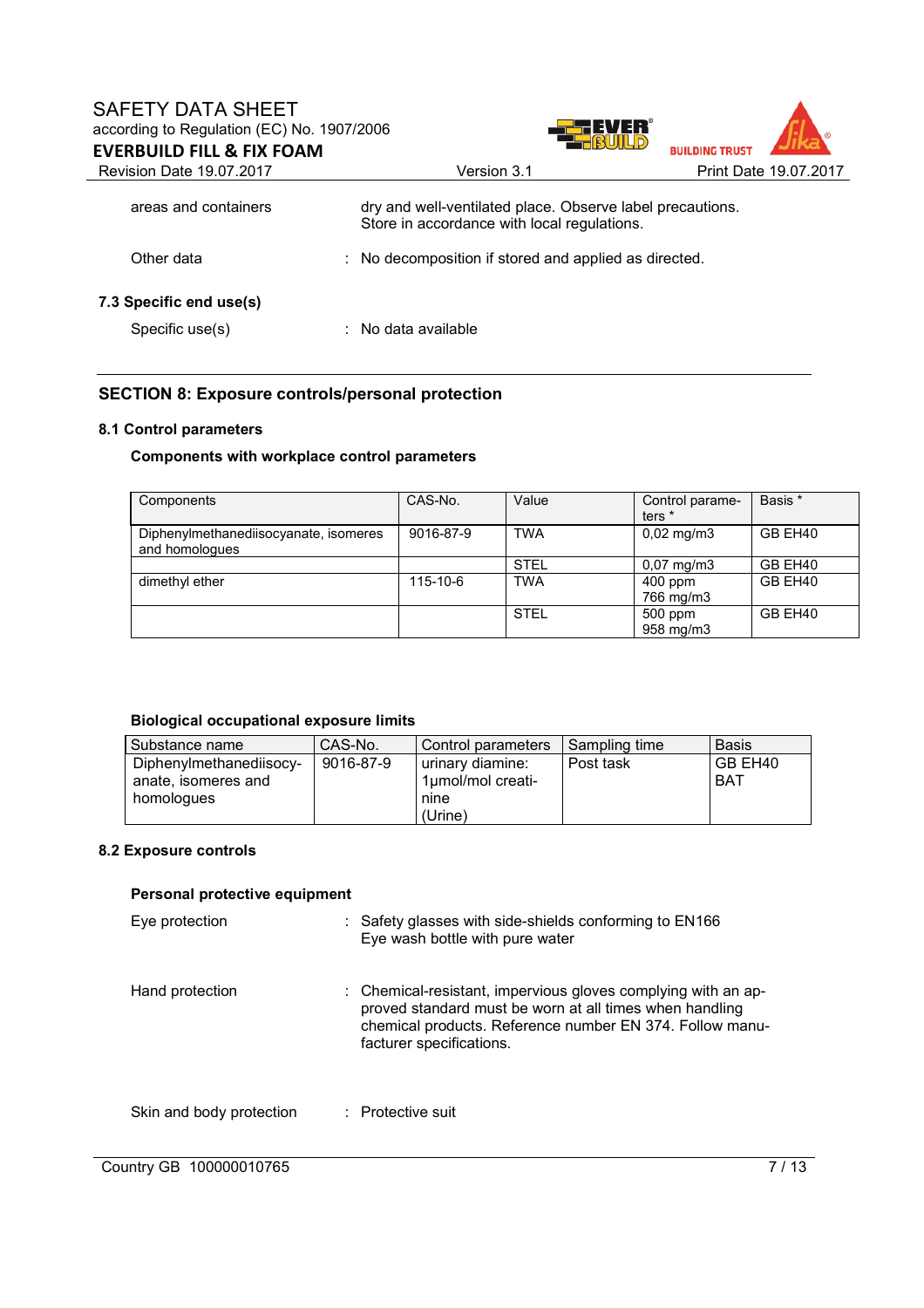

| Respiratory protection                 | : Respirator selection must be based on known or anticipated<br>exposure levels, the hazards of the product and the safe work-<br>ing limits of the selected respirator. |
|----------------------------------------|--------------------------------------------------------------------------------------------------------------------------------------------------------------------------|
| <b>Environmental exposure controls</b> |                                                                                                                                                                          |

| General advice | : Do not flush into surface water or sanitary sewer system.   |
|----------------|---------------------------------------------------------------|
|                | If the product contaminates rivers and lakes or drains inform |
|                | respective authorities.                                       |

## **SECTION 9: Physical and chemical properties**

## **9.1 Information on basic physical and chemical properties**

| Colour                                     |   | No data available |
|--------------------------------------------|---|-------------------|
| Odour                                      |   | No data available |
| <b>Odour Threshold</b>                     |   | No data available |
| Flash point                                |   | No data available |
| Autoignition temperature                   |   | No data available |
| Decomposition temperature                  | t | No data available |
| Lower explosion limit (Vol-%)              | t | No data available |
| Upper explosion limit (Vol-%)              | t | No data available |
| Flammability                               | t | No data available |
| <b>Explosive properties</b>                |   | No data available |
| Oxidizing properties                       | t | No data available |
| рH                                         | t | No data available |
| Melting point/range / Freez-<br>ing point  | t | No data available |
| Boiling point/boiling range                |   | No data available |
| Vapour pressure                            | t | 0,01 hPa          |
| Density                                    |   | No data available |
| Water solubility                           |   | No data available |
| Partition coefficient: n-<br>octanol/water | t | No data available |
| Viscosity, dynamic                         | t | No data available |
| Viscosity, kinematic                       |   | No data available |

Country GB 100000010765 8 / 13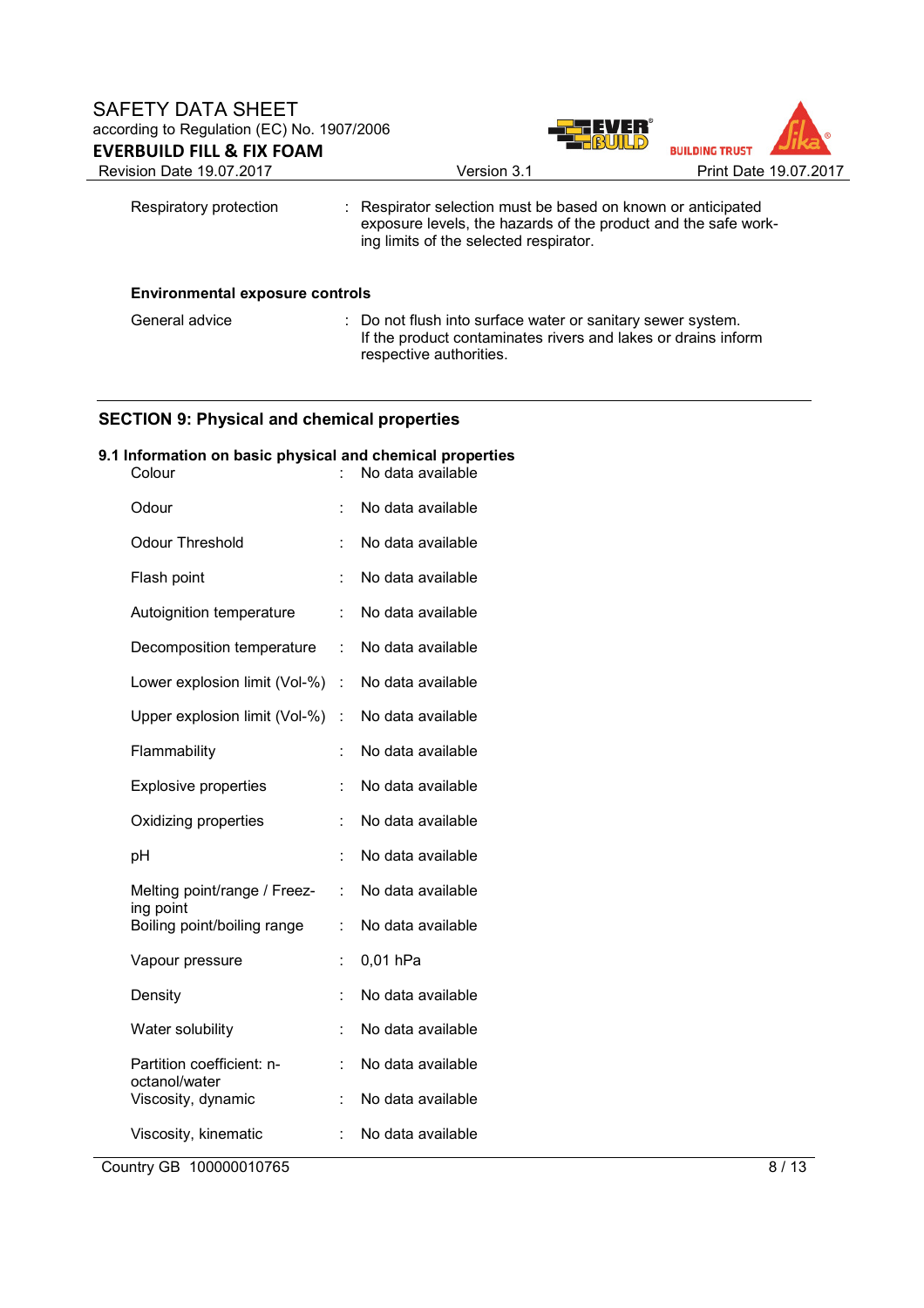Revision Date 19.07.2017 Version 3.1 Print Date 19.07.2017





| Relative vapour density | No data available |
|-------------------------|-------------------|
| Evaporation rate        | No data available |

# **9.2 Other information**

No data available

## **SECTION 10: Stability and reactivity**

#### **10.1 Reactivity**

No dangerous reaction known under conditions of normal use.

#### **10.2 Chemical stability**

The product is chemically stable.

#### **10.3 Possibility of hazardous reactions**

Hazardous reactions : Stable under recommended storage conditions.

#### **10.4 Conditions to avoid**

| Conditions to avoid | : Heat, flames and sparks. |
|---------------------|----------------------------|
|                     | Avoid moisture.            |

## **10.5 Incompatible materials**

| Materials to avoid | No data available |
|--------------------|-------------------|
|                    |                   |

## **10.6 Hazardous decomposition products**

## **SECTION 11: Toxicological information**

#### **11.1 Information on toxicological effects**

#### **Acute toxicity**

Not classified based on available information.

## **Skin corrosion/irritation**

Causes skin irritation.

#### **Serious eye damage/eye irritation**

Causes serious eye irritation.

## **Respiratory or skin sensitisation**

Skin sensitisation: May cause an allergic skin reaction. Respiratory sensitisation: May cause allergy or asthma symptoms or breathing difficulties if inhaled.

#### **Germ cell mutagenicity**

Not classified based on available information.

## **Carcinogenicity**

Suspected of causing cancer.

## Country GB 100000010765 9/13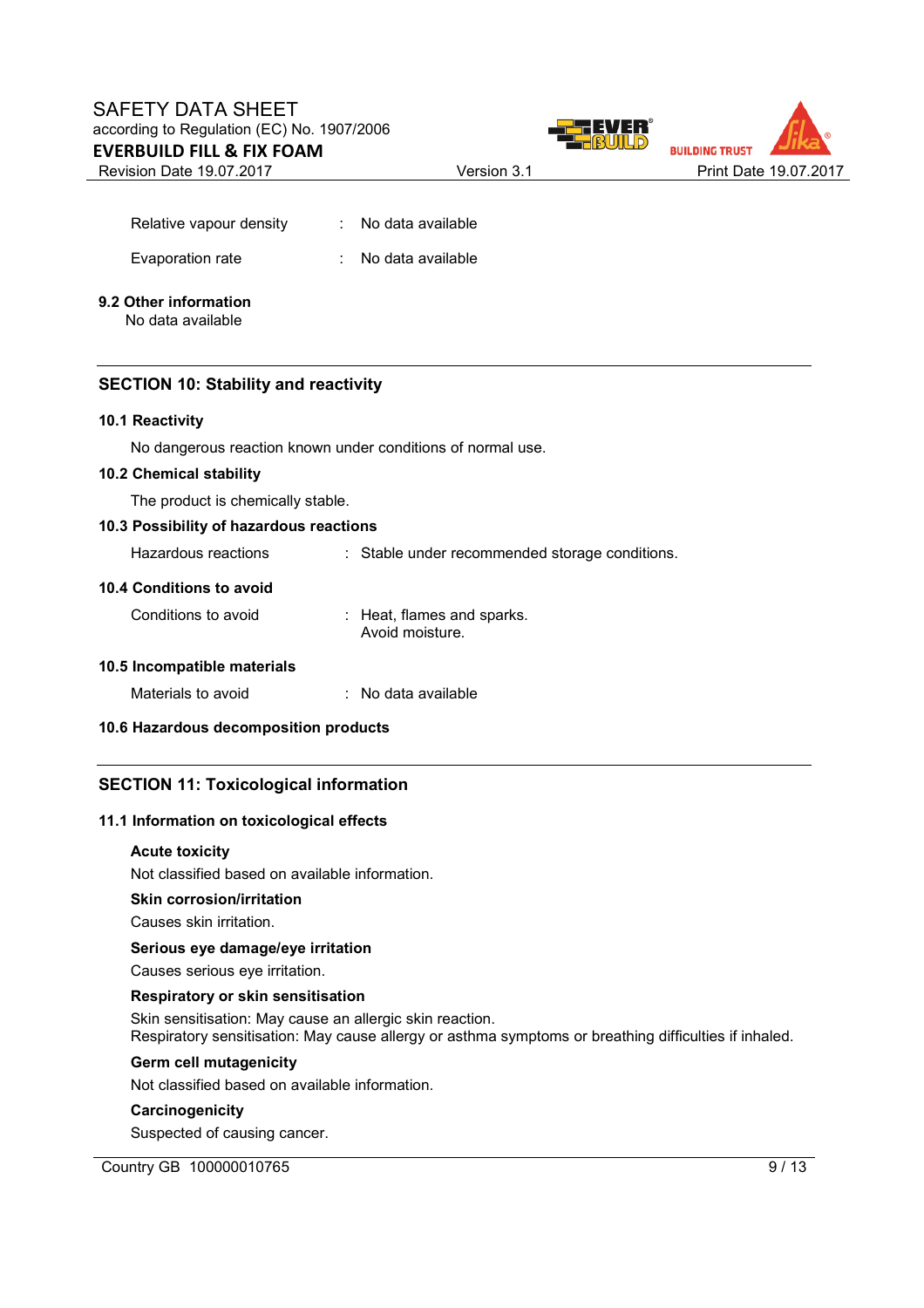



#### **Reproductive toxicity**

May cause harm to breast-fed children.

#### **STOT - single exposure**

May cause respiratory irritation.

#### **STOT - repeated exposure**

May cause damage to organs through prolonged or repeated exposure.

#### **Aspiration toxicity**

Not classified based on available information.

## **SECTION 12: Ecological information**

#### **12.1 Toxicity**

No data available

#### **12.2 Persistence and degradability**

No data available

#### **12.3 Bioaccumulative potential**

No data available

#### **12.4 Mobility in soil**

No data available

#### **12.5 Results of PBT and vPvB assessment**

## **Product:**

Assessment : This substance/mixture contains no components considered to be either persistent, bioaccumulative and toxic (PBT), or very persistent and very bioaccumulative (vPvB) at levels of 0.1% or higher.

## **12.6 Other adverse effects**

#### **Product:**

Additional ecological information : An environmental hazard cannot be excluded in the event of unprofessional handling or disposal. May cause long lasting harmful effects to aquatic life. Harmful to aquatic life with long lasting effects.

## **SECTION 13: Disposal considerations**

| 13.1 Waste treatment methods |                                                                                                                                                                                                                 |
|------------------------------|-----------------------------------------------------------------------------------------------------------------------------------------------------------------------------------------------------------------|
| Product                      | : The generation of waste should be avoided or minimized<br>wherever possible.<br>Empty containers or liners may retain some product residues.<br>This material and its container must be disposed of in a safe |
| Country GB 100000010765      |                                                                                                                                                                                                                 |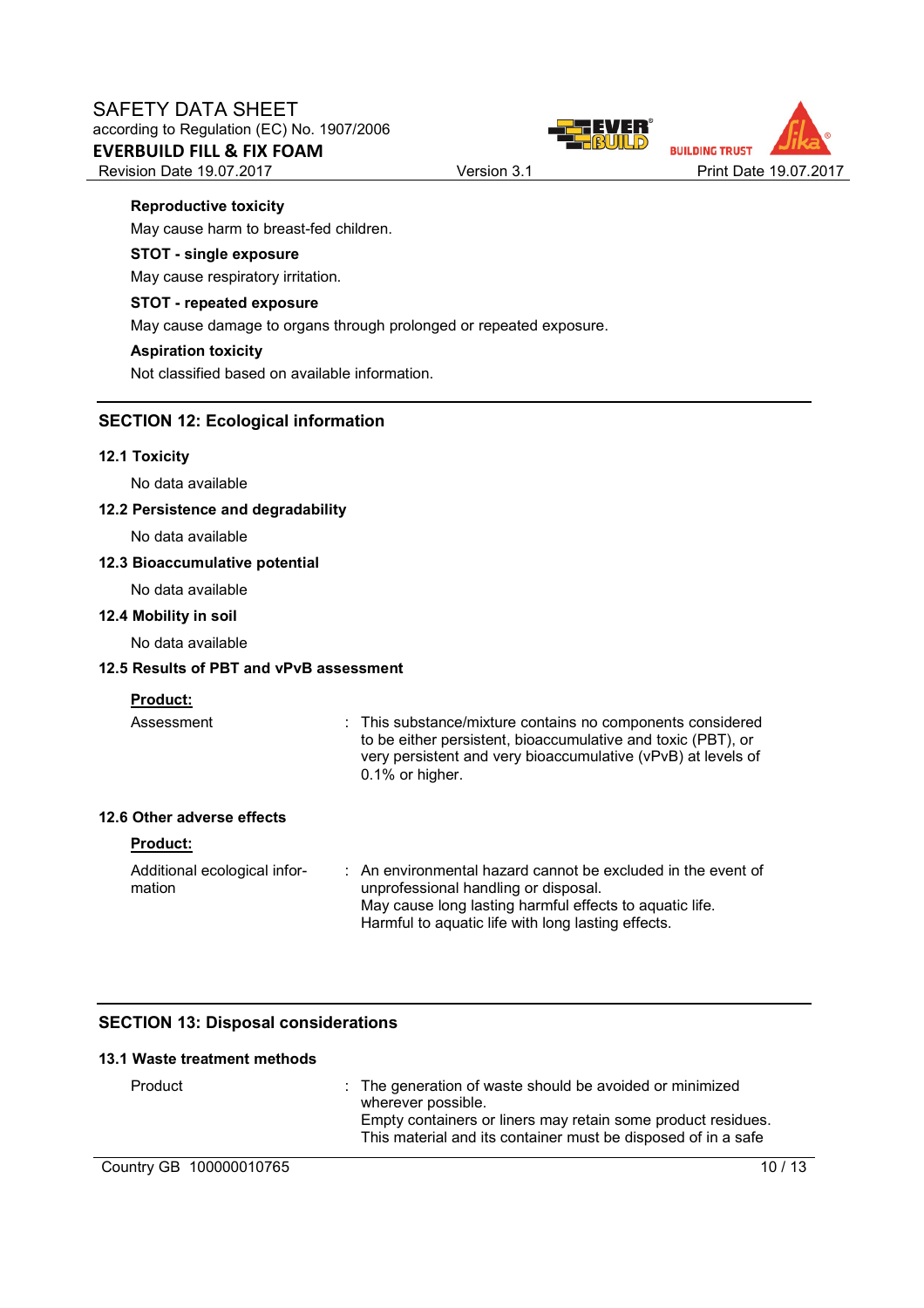Revision Date 19.07.2017 Version 3.1 Print Date 19.07.2017

|                        | way.<br>Dispose of surplus and non-recyclable products via a licensed<br>waste disposal contractor.<br>Disposal of this product, solutions and any by-products should<br>at all times comply with the requirements of environmental<br>protection and waste disposal legislation and any regional<br>local authority requirements.<br>Avoid dispersal of spilled material and runoff and contact with<br>soil, waterways, drains and sewers. |
|------------------------|----------------------------------------------------------------------------------------------------------------------------------------------------------------------------------------------------------------------------------------------------------------------------------------------------------------------------------------------------------------------------------------------------------------------------------------------|
| Contaminated packaging | : 15 01 10* packaging containing residues of or contaminated<br>by dangerous substances                                                                                                                                                                                                                                                                                                                                                      |

## **SECTION 14: Transport information**

| <b>ADR</b><br>14.1 UN number<br>14.2 UN proper shipping name<br>14.3 Transport hazard<br>class(es)<br><b>Classification Code</b><br>Labels<br>Tunnel restriction code<br><b>14.5 Environmental hazards</b> | : 1950<br>: AEROSOLS<br>$\cdot$ 2<br>: 5F<br>: 2.1<br>$\colon$ (D)<br>: no  |
|------------------------------------------------------------------------------------------------------------------------------------------------------------------------------------------------------------|-----------------------------------------------------------------------------|
| <b>IATA</b><br>14.1 UN number<br>14.2 UN proper shipping name : Aerosols, flammable<br>14.3 Transport hazard<br>class(es)<br>Labels<br>14.5 Environmental hazards                                          | : 1950<br>$\therefore$ 2.1<br>: 2.1<br>: no                                 |
| <b>IMDG</b><br>14.1 UN number<br>14.2 UN proper shipping name<br>14.3 Class<br>Labels<br>EmS Number 1<br><b>EmS Number 2</b><br>14.5 Marine pollutant                                                      | : 1950<br>: AEROSOLS<br>: 2.1<br>$\therefore$ 2.1<br>$: F-D$<br>: S-U<br>no |

**14.6 Special precautions for user**

No data available

**14.7 Transport in bulk according to Annex II of Marpol and the IBC Code** Not applicable

**BUILDING TRUST**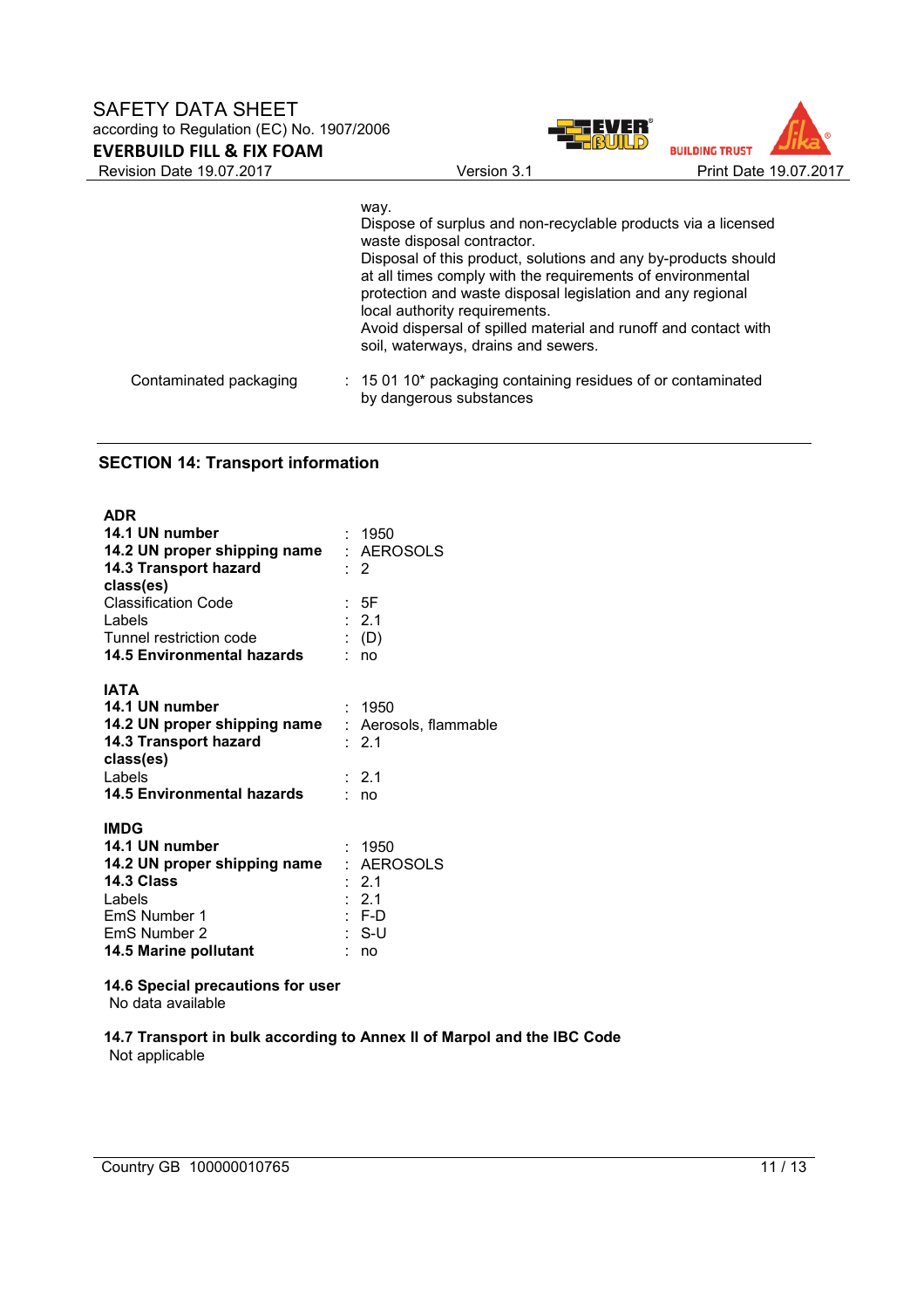



#### **SECTION 15: Regulatory information**

|  | 15.1 Safety, health and environmental regulations/legislation specific for the substance or mixture                                                                                                                                                                                                                                                          |                                                                                                                                                                            |  |                                                                                         |  |
|--|--------------------------------------------------------------------------------------------------------------------------------------------------------------------------------------------------------------------------------------------------------------------------------------------------------------------------------------------------------------|----------------------------------------------------------------------------------------------------------------------------------------------------------------------------|--|-----------------------------------------------------------------------------------------|--|
|  | <b>Prohibition/Restriction</b><br>REACH - Restrictions on the manufacture, placing on<br>the market and use of certain dangerous substances,<br>preparations and articles (Annex XVII)<br>REACH - Candidate List of Substances of Very High<br>Concern for Authorisation (Article 59).<br>REACH - List of substances subject to authorisation<br>(Annex XIV) |                                                                                                                                                                            |  | : Banned and/or restricted<br>(Diphenylmethanediisocyanate,<br>isomeres and homologues) |  |
|  |                                                                                                                                                                                                                                                                                                                                                              |                                                                                                                                                                            |  | : None of the components are listed<br>$(=>0.1\%).$                                     |  |
|  |                                                                                                                                                                                                                                                                                                                                                              |                                                                                                                                                                            |  | $:$ Not applicable                                                                      |  |
|  | <b>REACH Information:</b>                                                                                                                                                                                                                                                                                                                                    | All substances contained in our Products are<br>- preregistered or registered by us, and/or<br>- excluded from the regulation, and/or<br>- exempted from the registration. |  | - preregistered or registered by our upstream suppliers, and/or                         |  |
|  |                                                                                                                                                                                                                                                                                                                                                              |                                                                                                                                                                            |  |                                                                                         |  |

Seveso III: Directive 2012/18/EU of the European Parliament and of the Council on the control of major-accident hazards involving dangerous substances.

| P3a              | <b>FLAMMABLE AEROSOLS</b> | Quantity 1<br>150 t | Quantity 2<br>500 t |
|------------------|---------------------------|---------------------|---------------------|
| VOC-CH (VOCV)    | $: 11\%$                  |                     |                     |
| VOC-EU (solvent) | $: 11\%$                  |                     |                     |

If other regulatory information applies that is not already provided elsewhere in the Safety Data Sheet, then it is described in this subsection.

| Health, safety and environ-               |  | : Environmental Protection Act 1990 & Subsidiary Regulations     |
|-------------------------------------------|--|------------------------------------------------------------------|
| mental regulation/legislation             |  | Health and Safety at Work Act 1974 & Subsidiary Regulations      |
| specific for the substance or<br>mixture: |  | Control of Substances Hazardous to Health Regulations<br>(COSHH) |
|                                           |  | May be subject to the Control of Major Accident Hazards          |
|                                           |  | Regulations (COMAH), and amendments.                             |

#### **15.2 Chemical safety assessment**

This product contains substances for which Chemical Safety Assessments are still required.

#### **SECTION 16: Other information**

ADR Accord européen relatif au transport international des marchandises Dangereuses par Route

Country GB 100000010765 12/13